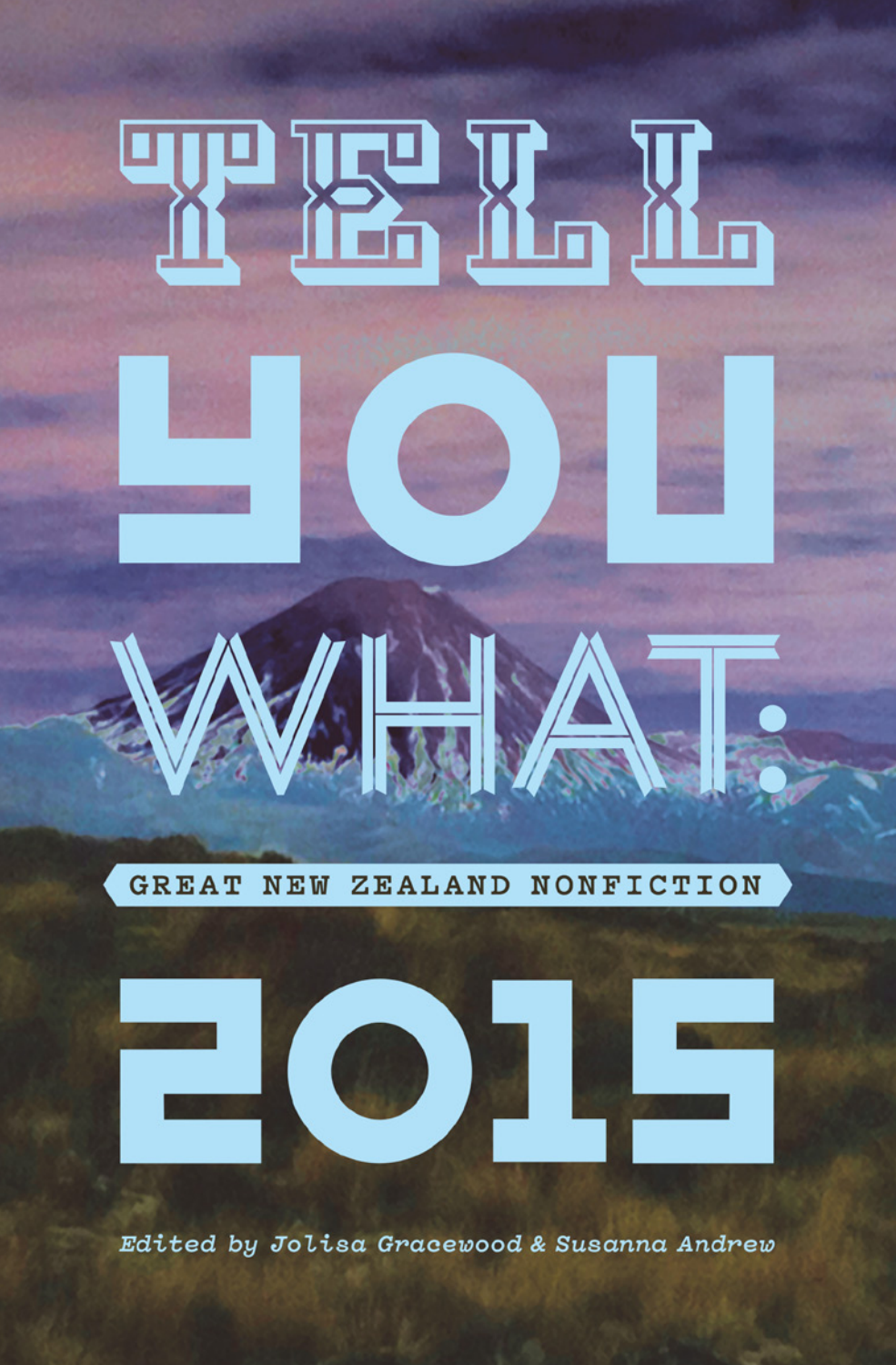**On blogs and Twitter, in magazines and journals, at prizegivings and pōwhiri, New Zealanders are talking and writing about the world right now. We've been producing essays and articles, speeches and submissions, tweets and travelogues – nonfiction, in other words. This book collects some of New Zealand's best true stories from the past year or so together into an anthology.** 

**And tell you what: we are swimming in this great nonfiction. This anthology takes us to new places, introduces us to new people, asks new questions and brings us a little closer to the true and the real. We've got mountain climbing and family secrets, cannibal snails and dangerous swims. We've got births. Deaths. Marriages. House auctions. Steve Braunias and Lara Strongman, Eleanor Catton and Tina Makereti. We've got real, live stories, written to last.** 

> **Jolisa Gracewood is a writer, editor and reviewer. Susanna Andrew thinks and writes about books for Metro magazine and is also an organiser of literary events. They live in neighbouring Auckland suburbs and are always swapping book recommendations; you could call them very close readers.**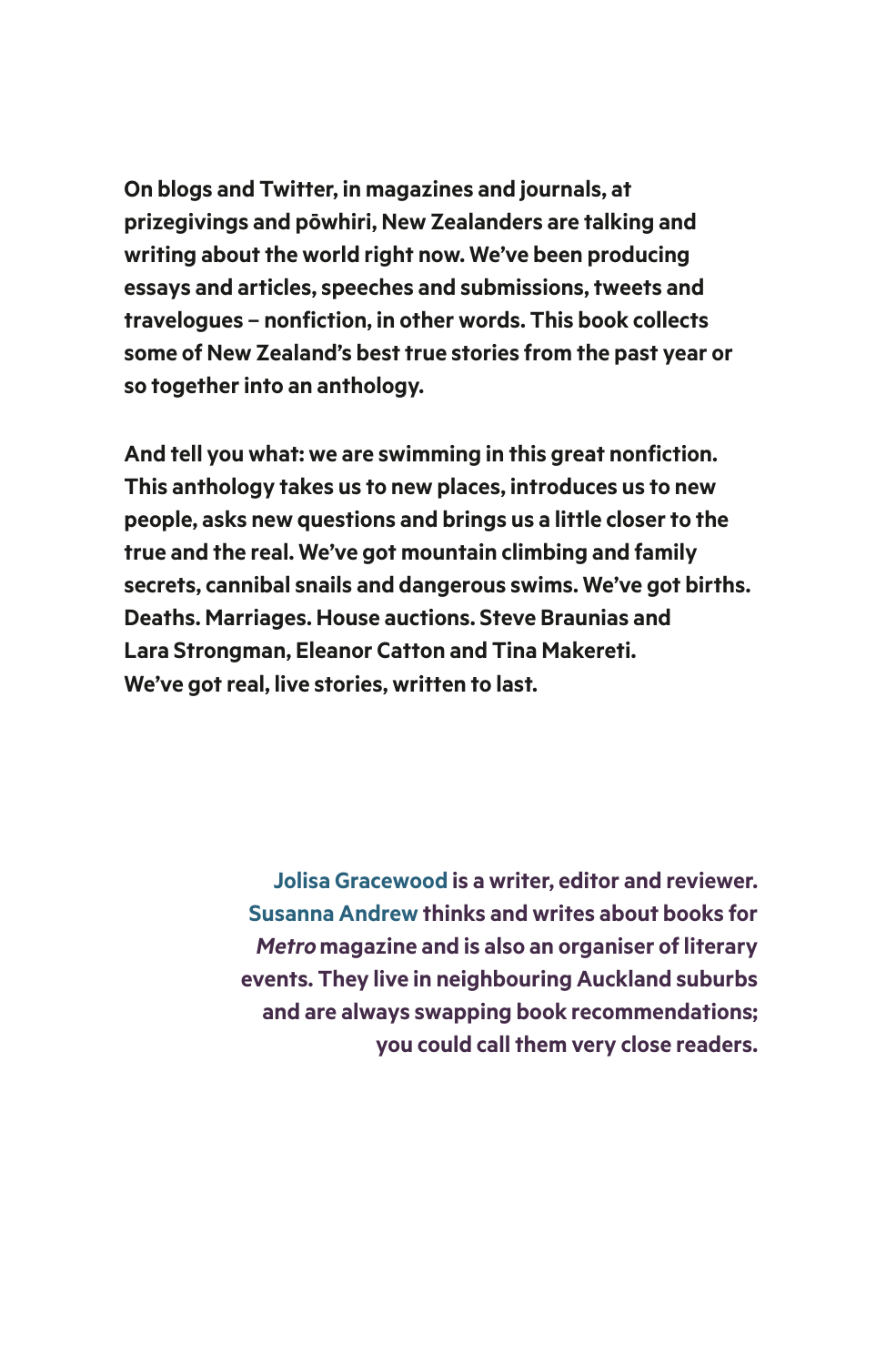# **Introduction**

The words promise a revelation. 'Tell you what,' someone says, on impulse or on reflection – and we're hooked. This book celebrates that call and response by gathering some of the strongest New Zealand nonfiction from the past few years. A buzz of voices that captures what we were thinking.

We're surrounded by true stories these days: reportage, memoirs, essays, yarns, meditations, explorations, blog posts, tweets. So much to read, from so many places, so little time. But whether published in magazines, newspapers, small journals, online, or performed aloud to a one-off audience, much of this great storytelling remains ephemeral. It holds you in its spell for a moment, then disappears into the recycling pile or browser cache.

So we've summoned a timely selection of these fugitive pieces back into the light, to reveal the strength and variety of nonfiction in New Zealand right now. Together on the page, these writers illuminate a moment in time.

\*

Our inspiration was twofold. First, it had never been done before. Why, we found ourselves wondering, doesn't New Zealand have an equivalent of the *Best American Essays* or *Best Australian Essays* series? Surely we had enough great nonfiction to fill a book on a regular basis?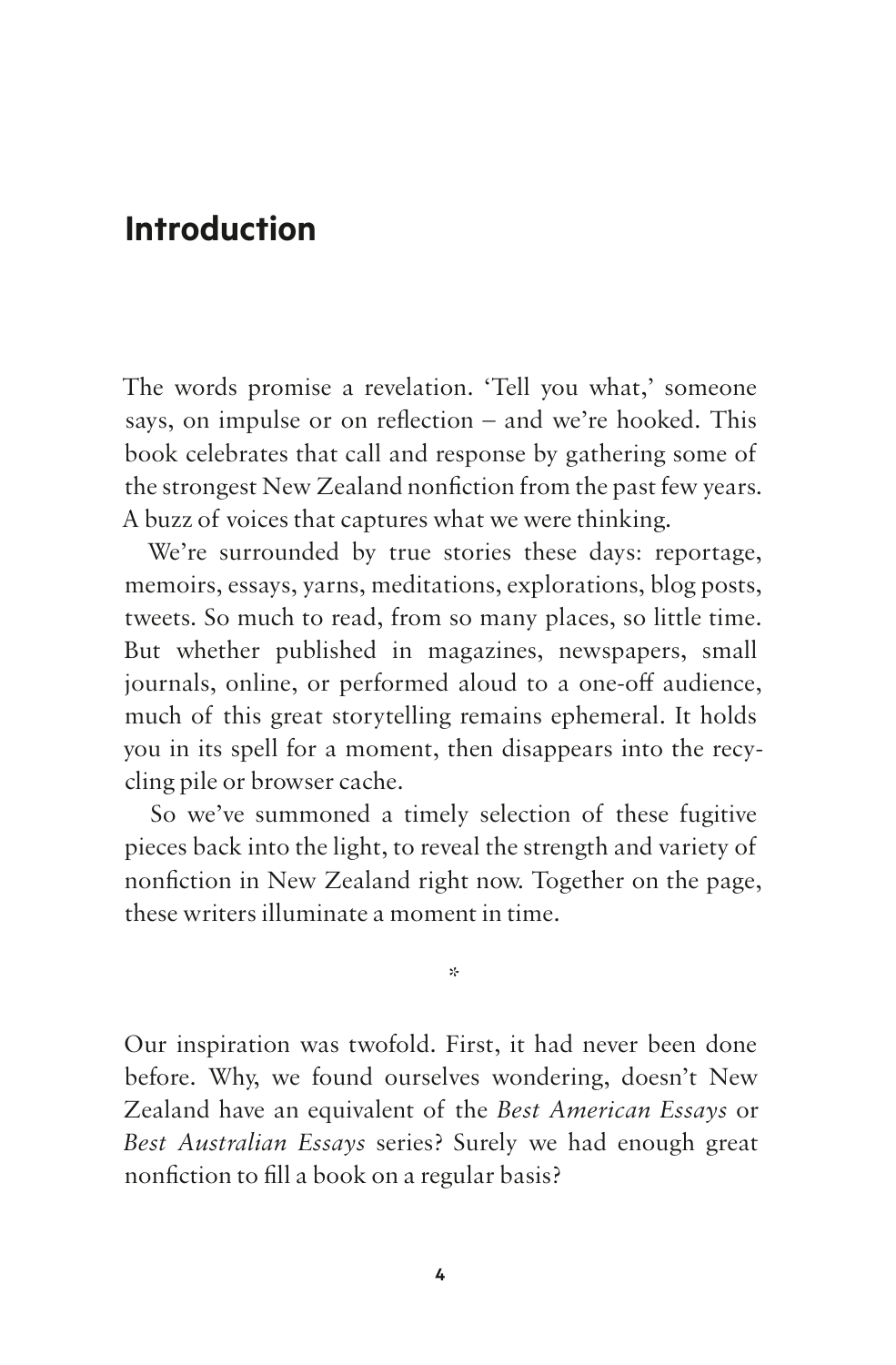**INTRODUCTION 5**

Second, we love a challenge, and one was posed by *Metro* magazine editor Simon Wilson in July 2013. In a review of a legendary exponent of long-form writing, he asked: 'Where is our Janet Malcolm?' His best guess: whoever she was, she was too busy tweeting.

The response – at least, as soon as the review was put up on the magazine's website – was swift. 'It's easy to lament what we do not have in New Zealand,' responded poet and essayist (and regular tweeter) Ashleigh Young on her blog. 'Our voices necessarily come from a different place. I think we're at the beginning of something; we're witnessing a slow but sure surge of interest in the kinds of nonfiction that do illuminate things around us and *in* us.'

In fact, Wilson had it backwards, replied blogger and translator Giovanni Tiso on his own blog. 'Poetry, fiction and creative nonfiction thrive on the New Zealand web,' he argued. 'These kinds of online writing are consistently bolder, hence more relevant, than what one reads in print.' In other words, while Janet Malcolm may have a *New Yorker* budget and readership, we have broadband enough, and time. We also have an open, supportive, diverse writing community; and, while our literary marketplace is smaller, most editors are a friend of a friend of a friend or a retweet away.

It's true that some of our freshest writing is found online – fully half the contents of this collection were originally published on the web. Wherever you find it – in the unruly richness of the blogosphere, on the radio, at a live event, on a magazine rack, or patiently edited into existence before being wrapped around your fish and chips – nonfiction is a vital part of our cultural landscape.

Steve Braunias, himself approaching the status of nonfiction national treasure, staked the claim in a speech in September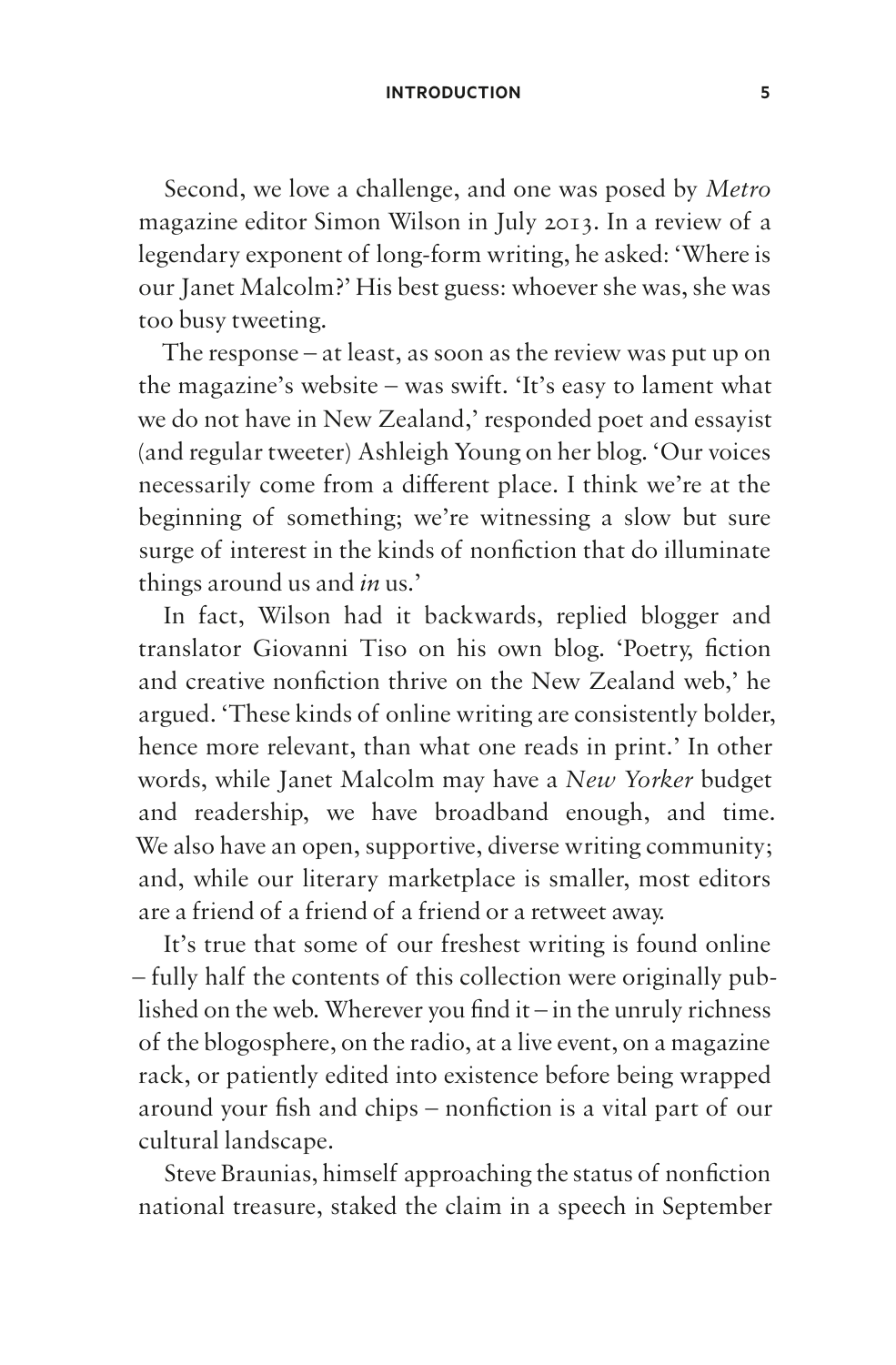### **6 INTRODUCTION**

2013 that 'our most accomplished literature is our history and biography'. And yet, perhaps by virtue of its name, which tells you what it isn't, nonfiction implicitly occupies a second-class status. Braunias pointed out the paradox of novelist Emily Perkins' blurb on the cover of his award-winning collection *Civilisation*, which compares it to 'a series of great New Zealand novels bound up in one extraordinary book'. His perfectly reasonable riposte: 'Will someone say on the cover of Emily's next book, "It's like a series of great books of New Zealand nonfiction bound up in one extraordinary novel"?'

Undeniably, great books of New Zealand nonfiction hold their own as the complement to our great novels – they dominate sales, and do well at awards. But shorter pieces still struggle to find the light. Which is why we set out to celebrate the genuine article, sufficient in itself.

Our temporal starting point for this collection was the Canterbury earthquake of September 2010, an event that shook loose our beliefs about what could happen when and where; buildings broke and words came tumbling out. Among other dates we might have chosen, this one felt somehow definitive. And then we began hunting for stories that had stuck with us, that invited re-reading, that begged to be passed on.

Our scope was nonfiction in the broadest sense, perhaps because the word 'essay' sounds to New Zealand ears like homework. We threw a wide net: newspapers, magazines, journals, personal blogs, from here and overseas. We asked around for stories that told us something we didn't know, or upended something we thought we knew.

With Emily Dickinson's line in mind – 'Tell all the truth but tell it slant' – we looked for sincerity with style. We prized a distinctive voice, whether artful or blunt, exploratory or argumentative. We sought writing with a real feeling for prose;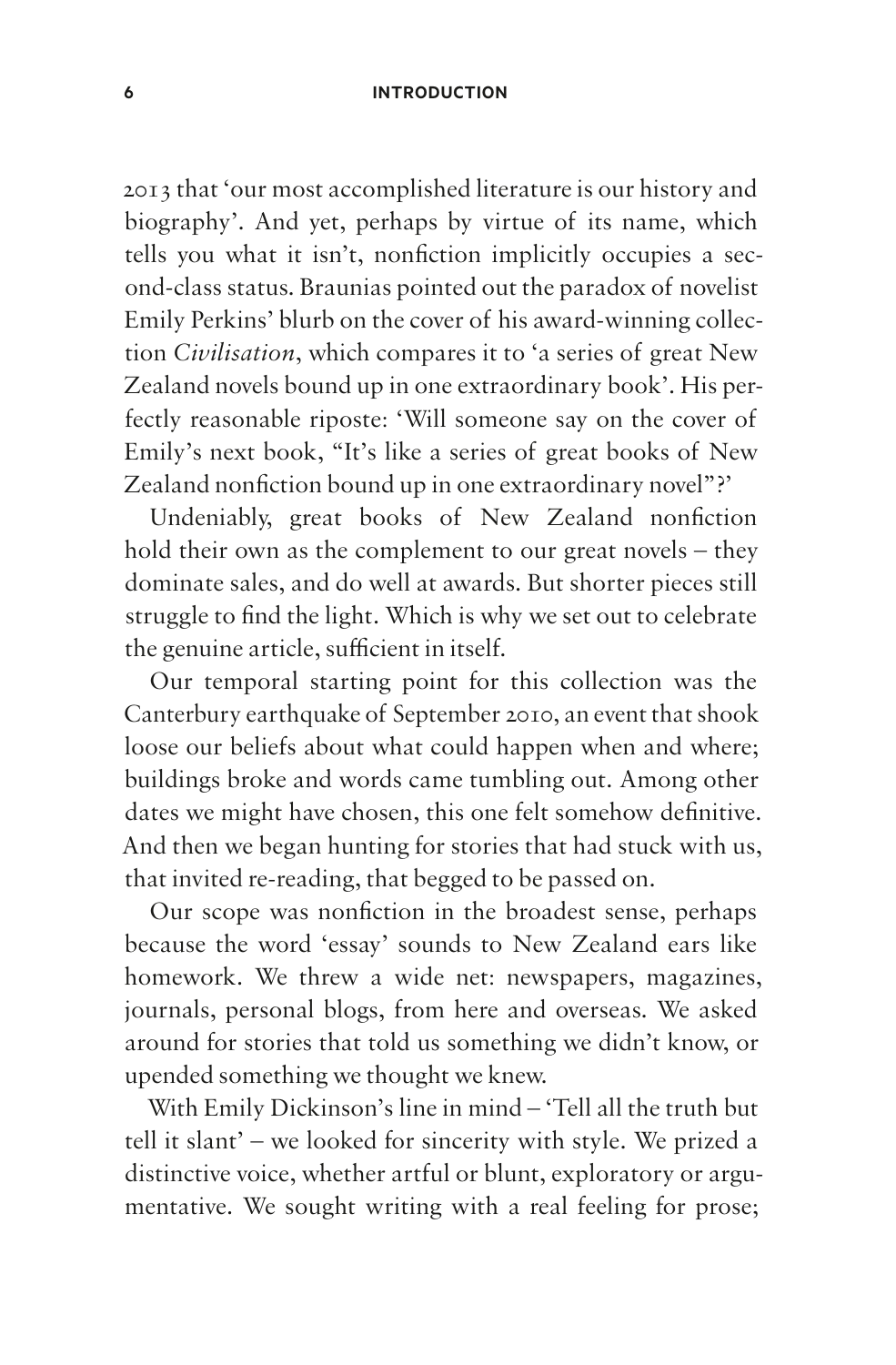## **INTRODUCTION 7**

with seriousness, flourish, humour, swagger; with a sense of authority – or of gathering doubt. Writing that catches the reader by surprise is memorable; a writer taking herself by surprise is even more disarming.

Having assembled a longlist, we discovered connections. We found writers pondering the cost of living, both metaphorical and literal: the trade-offs of modern life and dangerous work. We found writers on the move, tracing the travels, ancient and modern, of people, of notions, of practices and objects. We found writers pursuing the idea of home, an old theme with increasingly worldly twists. And we found 'New Zealand' all over the map: examined through a telescope and under a microscope, from inside small towns, from distant metropolises and from the highest mountain in the world.

Larger-than-life figures stride through the book, young and old: some well known, others perfectly ordinary and yet extraordinary in their own way. There are public tragedies and private disasters; quests and questions; the odd yarn. And on every page there's an awareness of the strange, slippery magic of stories – the way we pass them on or hold them close; how much of our history is hidden from view; how much of it is hiding in plain sight.

> *Susanna Andrew Jolisa Gracewood July 2014*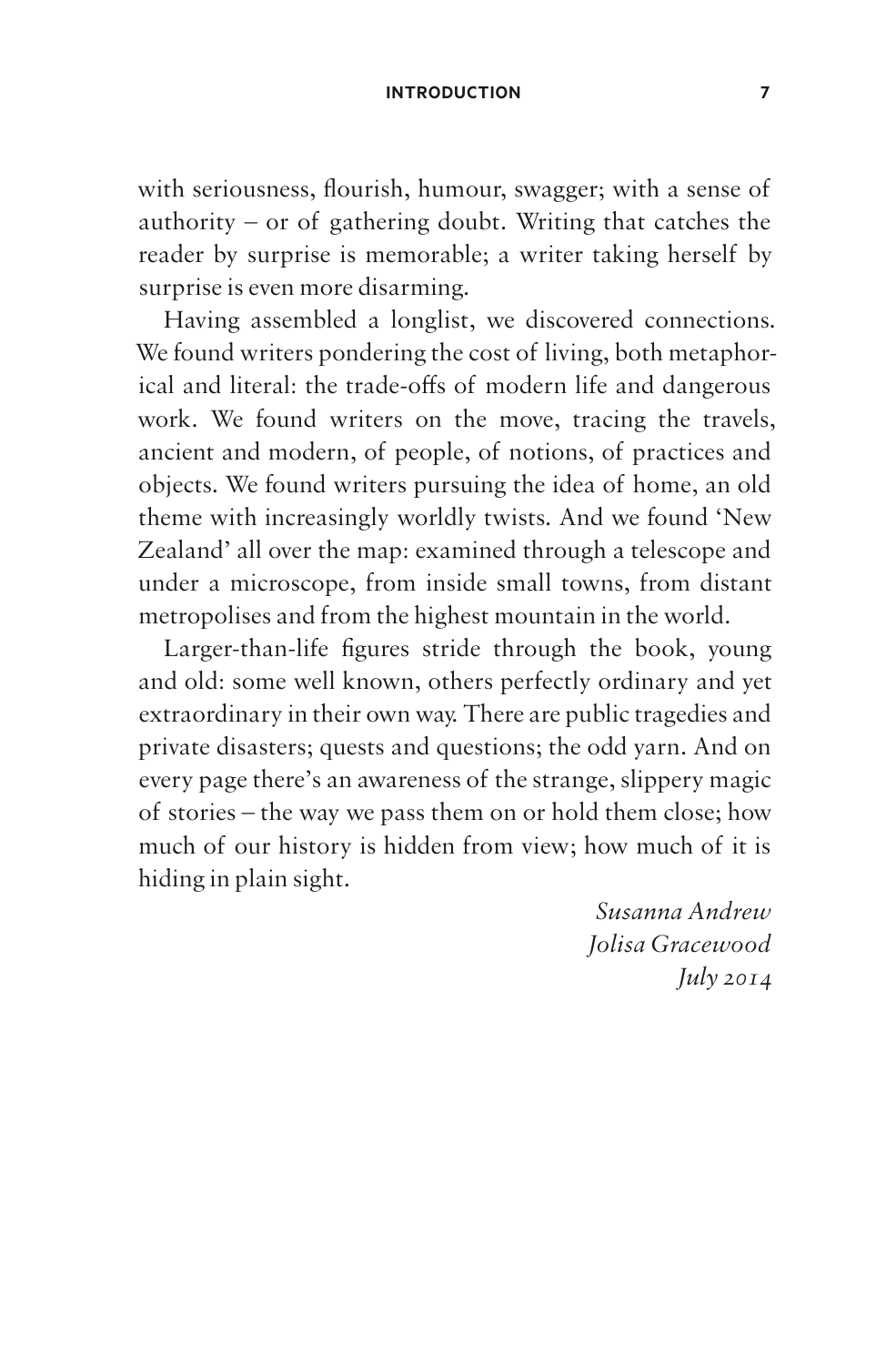# **Ashleigh Young Small Revolutions, or: On My Bike in London**

# **1.**

Yesterday I saw a man striding along Kennington Road in normal civilian clothing, except for the motorcycle helmet he was wearing. Out of curiosity I looked around for his motorbike. No sign of it anywhere. Immediately the man seemed insane. Why is it that as soon as you step away from the thing for which a helmet is required, you look ridiculous? (I'm reminded of my great-uncle James – renowned for falling off a succession of scooters – who is known to have worn his full-face motorcycle helmet when at the movies. I think this was to protect himself from Jaffas launched by kids in the rows behind him, or maybe it was to create a sense of total head-cushioned seclusion. I'll never know. Possible clue: he always held his head at an angle in photos.) I wish it were more socially acceptable to wear a helmet around so that you didn't have to go to the trouble of putting it on and taking it off when you got on/off your bike. (Could it be that this is what Uncle James was protesting?)

Maybe the reason it looks funny to wear a helmet sans vehicle or sportsfield is that it's become kind of unusual to wear a hat, except for a beanie in winter, or if you're in uniform or religious dress or are going to a party. The western world lives

A selection of posts first published on Ashleigh Young's blog Eyelash Roaming, 2011 and 2012 (eyelashroaming.com).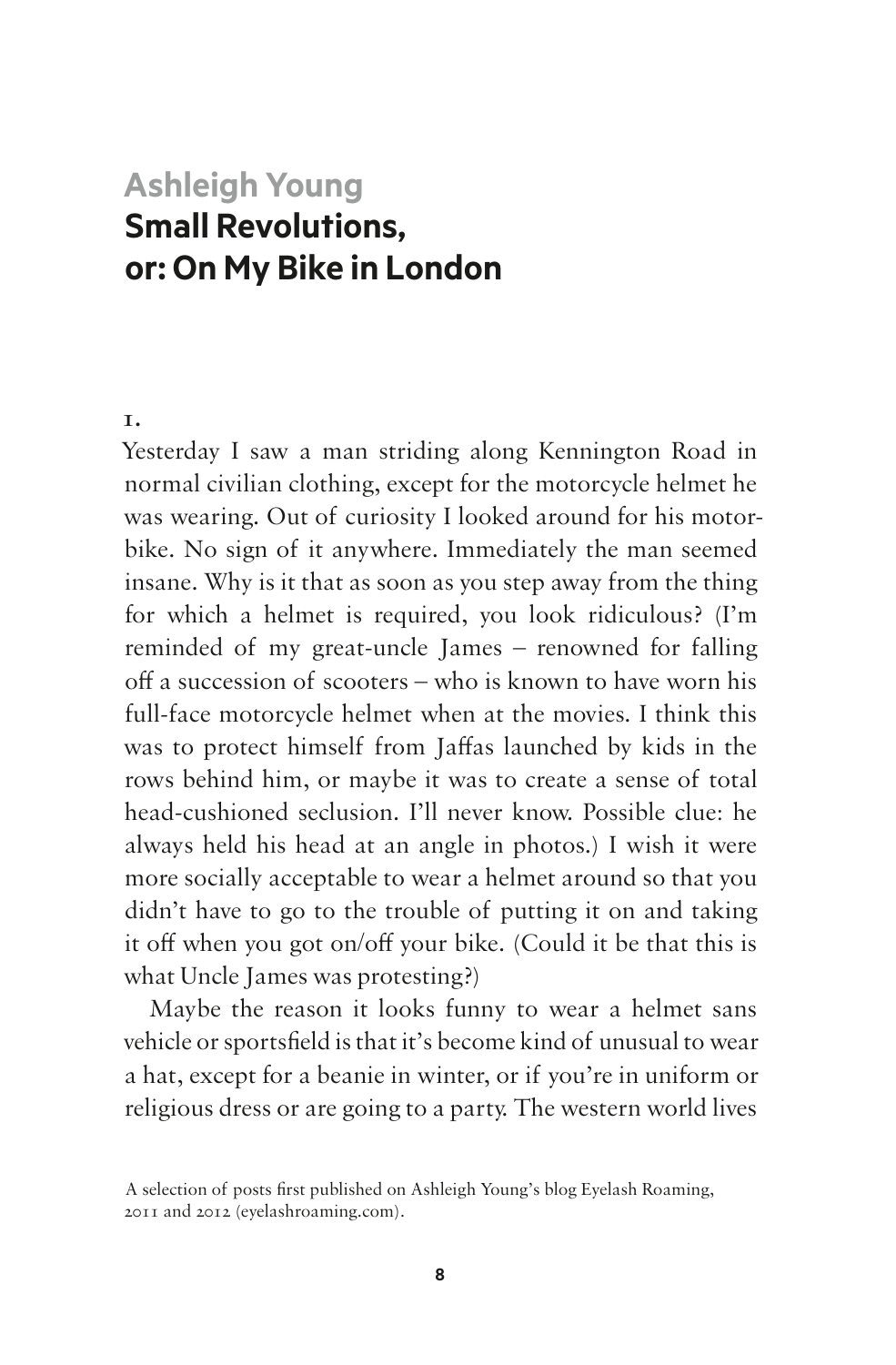in a largely hatless age. So to wear non-contextual headgear reads as some kind of affectation. An extreme example: a friend recalls seeing a woman walking along wearing a phone strapped around her head with a scarf. Like a bandage, wrapped around her head, securing the phone in place.

It's been claimed that forcing people to wear helmets, as is the case in New Zealand where it's the law, will put them off cycling. I guess because they fear looking silly. Helmet wearing has always been controversial among cyclists, and now another study has found that cycle helmets don't offer much protection at all against head injuries.\* I haven't made up my mind on this one. The problem is I'm too suggestible. 'Oh, so the no-helmet brigade is anti-capitalist nonsense and if you hit me over the head with a baseball bat, would I rather have a helmet on or off? Well, then . . .' 'Oh, so my helmet could leave me *worse off*  than not wearing one in some situations and that helmets are a sign of a failed cycle culture? Well, then . . .' The problem is also instinct: my instinct to wear a helmet is as strong as my instinct to wear underwear. It was embedded in early childhood. I can't see much further beyond the – some would say delusional – sense of safety that a helmet gives me, and the stark vulnerability I feel if I'm not wearing one.

I've noticed something interesting, though: whenever I wear a pink helmet, most drivers give me more space when they overtake. But when I wear my ordinary old sporty black one, I get a lot more punishment passes. The 'punishment pass' is a move that my brother Neil, also a keen London cyclist, describes as being 'strafed by a passing car or

<sup>\*</sup> Jonathon Harker, 'Cycle helmets offer little protection against head injuries', *BikeBiz*, 9 March 2012 (www.bikebiz.com/news/read/cycle-helmets-offer-littleprotection-against-head-injuries).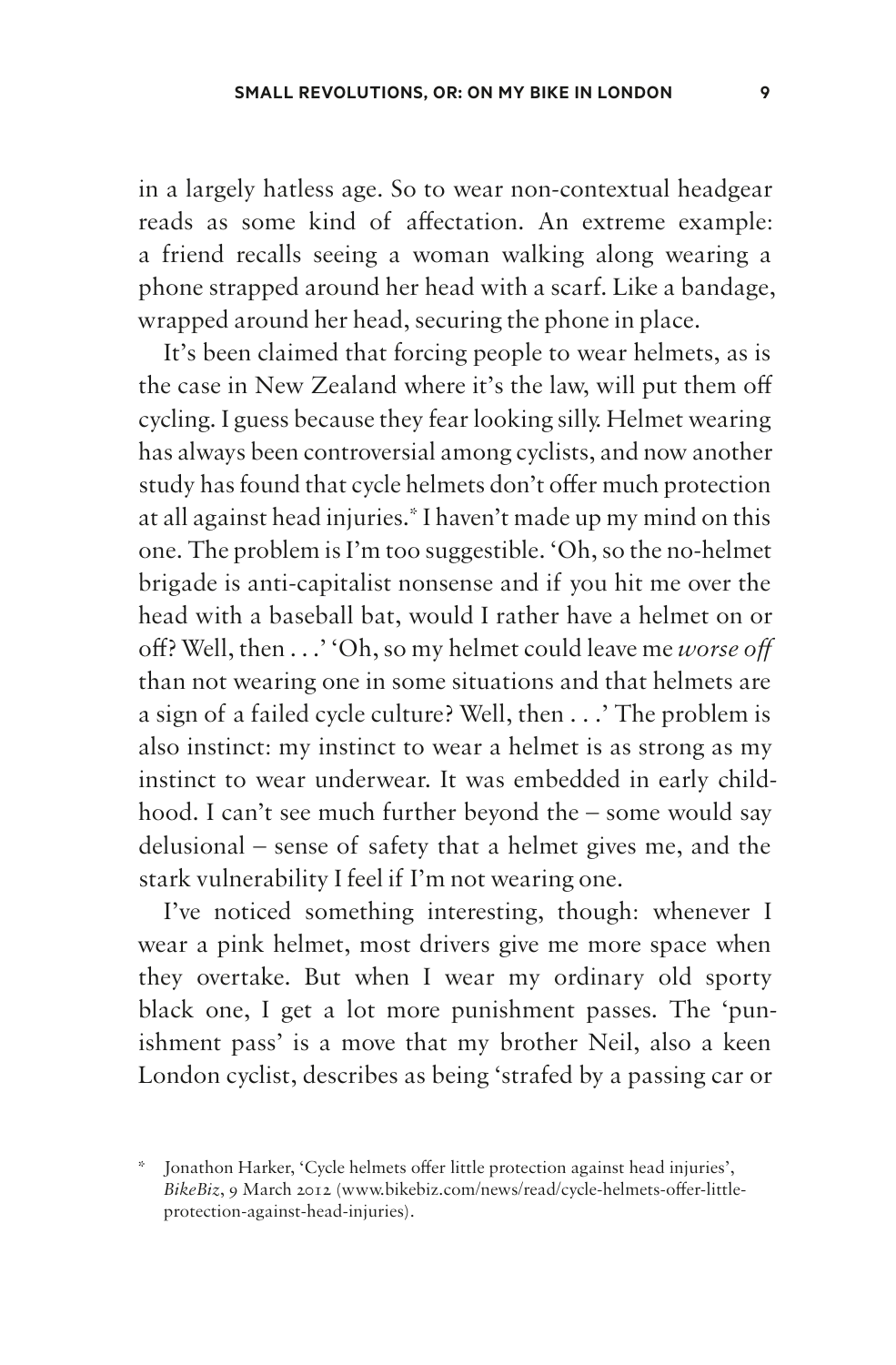## **10 ASHLEIGH YOUNG**

motorbike while on a bike: the sudden onrush of terror as a vehicle slices past mere centimetres from your body, engine revving, driver gesticulating and/or yelling abuse, followed by the sense of outrage, heightened by the fact that you have no recourse in such situations'.\* Something about the appearance of the pink helmet seems to invite a more gentle response from the driver. He or she must make a snap judgement about the kind of cyclist you are, and that reaction is: 'Pink: let her live.' This makes me uncomfortable. But not uncomfortable enough to stop wearing the pink helmet as a safety strategy.

# **2.**

Nothing makes me feel less special than riding my bike to work in the mornings. In a spidery mass of commuting cyclists, you're just one more pair of legs to get in the way of someone else's. Because it's spring, the bike lanes have been seething. As soon as blossom fills the trees, bikes fill the bike lanes, bugs fill the cyclists' mouths, and the cyclists sing, or they whistle. I don't like it when people sing as they cycle. Whistling is even worse. There's something self-congratulatory about that jollity. 'Look at me,' the singer/whistler is saying. 'I'm carefree and joyous as I ride my bicycle.' Suddenly everyone else seems conspicuously silent – joyless, even. Even if the singer/ whistler noticed other cyclists glaring, it wouldn't upset them. Because they are so joyous. I'm all for joie de vivre, but it's not a competition.

The thing is, I find it difficult to entertain any smuggery about cycling. I can't congratulate myself on being 'one less car' or 'running on fat, not money'. And I can't wholeheartedly

<sup>\*</sup> Neil Young, 'So That's What That Is', Wolfie Stories, 21 January 2012 (https://wolfiestories.wordpress.com/2012/01/23/so-thats-what-that-is/).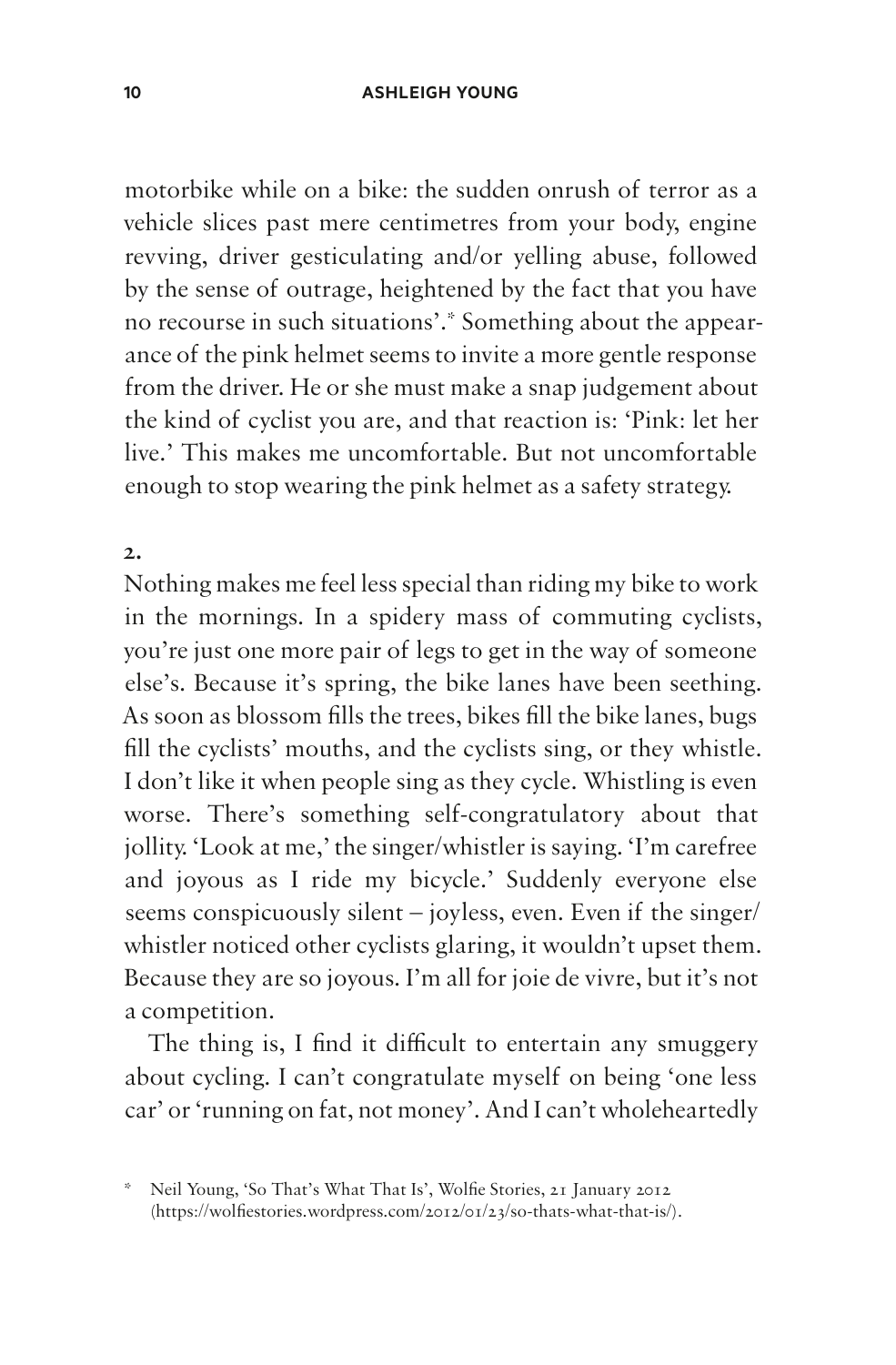believe, as the cycle activism group Zero Per Gallon argues, that cycling is like

*eating a super-duper delicious burrito every day with guacamole and cheese and sauce on top at the most fabulous taqueria mankind has ever seen, and discovering that it makes your butt look good AND it makes you feel good AND it's extending your life AND it's saving you money. Oh, yeah – and it's also helping solve huge international crises, like healthcare and global warming and energy.\**

Of course cycling is broadly preferable to other forms of transport. On a good day I love cycling and feel proud of it. The benefits for me are mostly anti-social ones: the independence, the avoidance of public transport and the exercise. But it's not a silver bullet. It doesn't make you Captain Planet, or even a fine upstanding citizen.

I wish it did, but you can ride a bike and also be a bastard. You can run red lights at such speed that you almost take out parents with toddlers crossing at the green man. You can cycle 100 miles a day and yet contribute to any number of international crises. I'll concede that cycling saves me money (but even on that front, considering the thefts and repairs and insurance I've paid for, the margins are slim). Whether it makes my bum look any better is still up for debate but evidence tells me let's not talk about it. And my secret cycling shame is this: sometimes, *cycling does not make me feel good*. On a bad day it makes me feel like rubbish. It fills me with illfeeling for my fellow man.

Zero Per Gallon, 'About' (http://www.zeropergallon.com/about/).